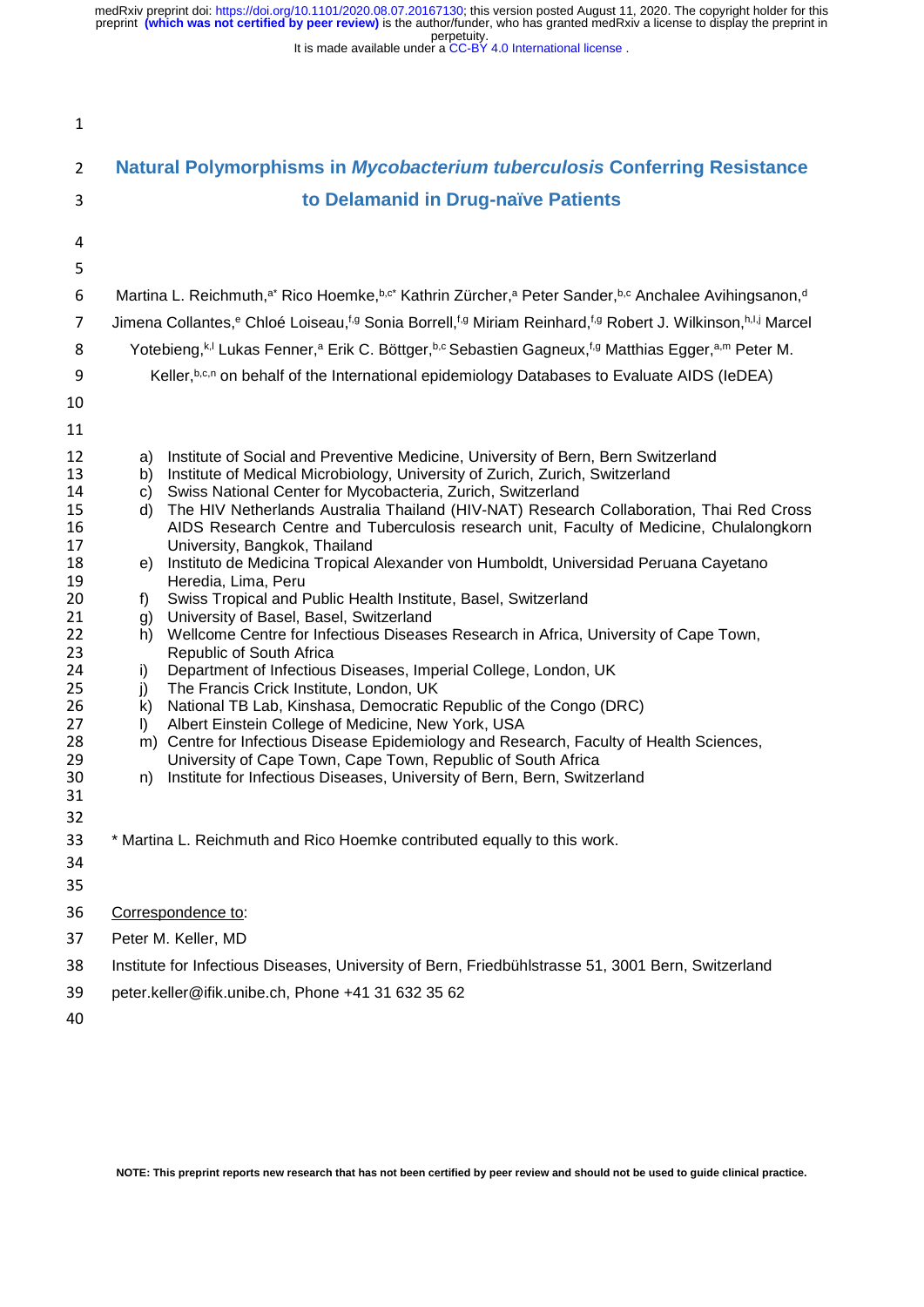It is made available under a CC-BY 4.0 International license. perpetuity. medRxiv preprint doi: [https://doi.org/10.1101/2020.08.07.20167130;](https://doi.org/10.1101/2020.08.07.20167130) this version posted August 11, 2020. The copyright holder for this<br>preprint **(which was not certified by peer review)** is the author/funder, who has grant

### **ABSTRACT**

| 43 | Mutations in the genes of the $F_{420}$ signaling pathway, including dnn, fgd1, fbiA, fbiB, fbiC, and fbiD, of |  |  |  |  |  |  |  |
|----|----------------------------------------------------------------------------------------------------------------|--|--|--|--|--|--|--|
| 44 | Mycobacterium tuberculosis (Mtb) complex can lead to delamanid resistance. We searched for such                |  |  |  |  |  |  |  |
| 45 | mutations among 129 Mtb strains from Asia, South-America, and Africa using whole-genome                        |  |  |  |  |  |  |  |
| 46 | sequencing; 70 (54%) strains had at least one mutation in one of the genes. For ten strains with               |  |  |  |  |  |  |  |
| 47 | mutations, we determined the minimum inhibitory concentration (MIC) of delamanid. We found one                 |  |  |  |  |  |  |  |
| 48 | strain from a delamanid-naïve patient carrying the natural polymorphism Tyr29del (ddn) that was                |  |  |  |  |  |  |  |
| 49 | associated with a critical MIC to delamanid.                                                                   |  |  |  |  |  |  |  |
| 50 |                                                                                                                |  |  |  |  |  |  |  |
| 51 |                                                                                                                |  |  |  |  |  |  |  |
| 52 |                                                                                                                |  |  |  |  |  |  |  |
| 53 | <b>Keywords:</b> Mycobacterium tuberculosis, delamanid, resistance, mutations                                  |  |  |  |  |  |  |  |
| 54 |                                                                                                                |  |  |  |  |  |  |  |
| 55 | Word counts: Abstract 94 words, main text 1098 words, 36 references, 1 table, 2 supplementary                  |  |  |  |  |  |  |  |
| 56 | material.                                                                                                      |  |  |  |  |  |  |  |
| 57 |                                                                                                                |  |  |  |  |  |  |  |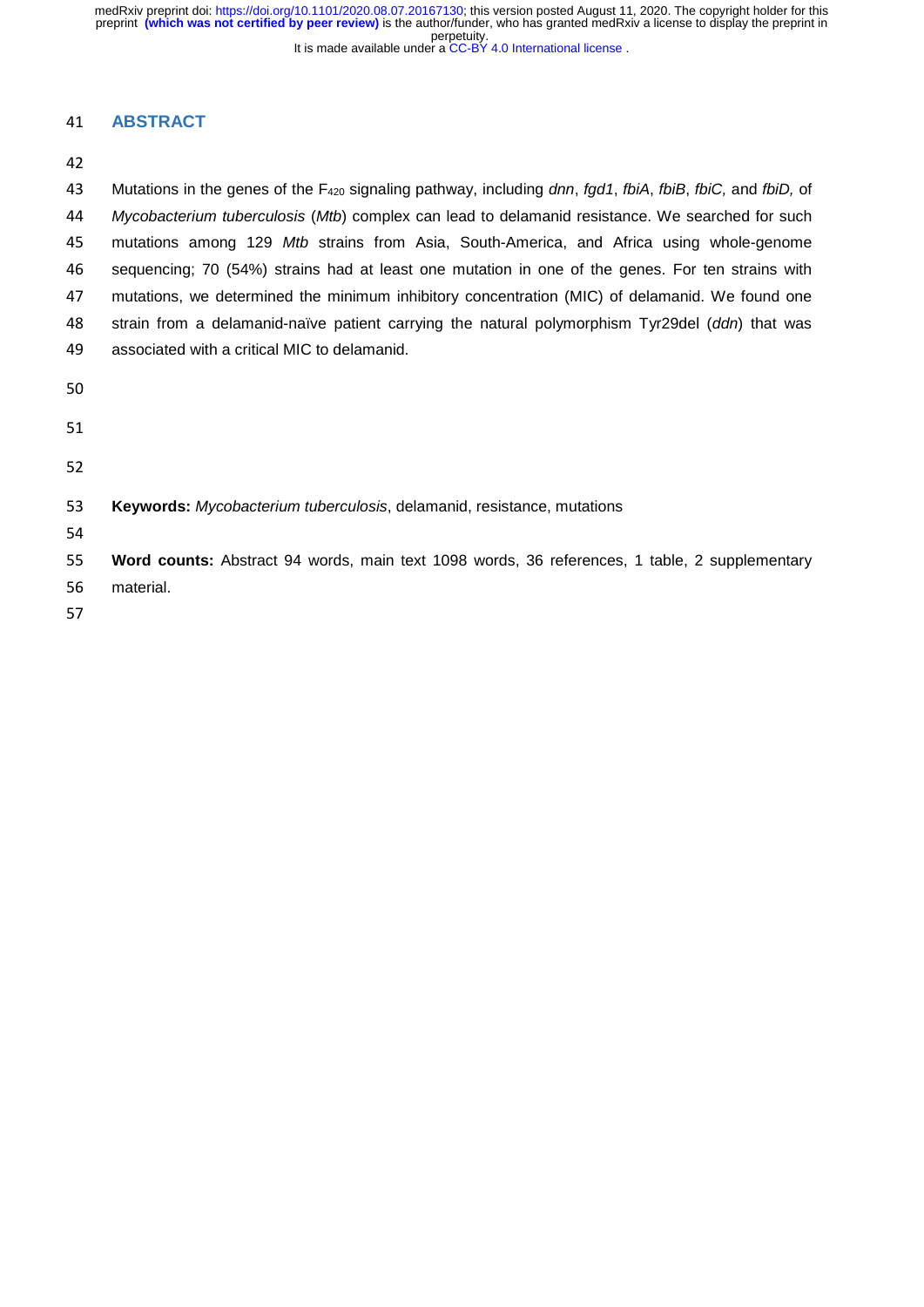perpetuity. preprint **(which was not certified by peer review)** is the author/funder, who has granted medRxiv a license to display the preprint in medRxiv preprint doi: [https://doi.org/10.1101/2020.08.07.20167130;](https://doi.org/10.1101/2020.08.07.20167130) this version posted August 11, 2020. The copyright holder for this

It is made available under a CC-BY 4.0 International license.

 In 2014, the new anti-tuberculosis (TB) drug, delamanid (also known as OPC-67683 or Deltyba™) was introduced (1). The World Health Organisation (WHO) recommends the administration of delamanid if a standard effective drug regimen cannot be prescribed due to drug toxicity or resistance (2, 3). Thus, the European Medicines Agency (EMA) conditionally approved delamanid for the treatment of multidrug-resistant (MDR) TB (1, 3, 4). Of note, six years after its market launch, robust and widely accepted breakpoints that define susceptibility and resistance to delamanid still do not exist (5). The few available studies suggest a critical MIC between 0.125 mg/L and 0.2 mg/L, and an Epidemiological Cutoff Value (ECOFF) of 0.04 mg/L (6-9). This ECOFF is in line with the WHO (10).

 Delamanid is a drug of the bicyclic nitroimidazole class with potent anti-TB activity (1, 11). It is a pro- drug which is activated by the deazaflavin (F420) dependent nitroreductase (*ddn*) through hydride transfer, forming unstable intermediates, which in turn lead to the formation of reactive nitrogen species (nitric oxide, nitrous acid) (12, 13). Activated delamanid thus has a dual bactericidal mode of action as the primary decomposition product prevents mycolic acid synthesis while the reactive nitrogen species cause respiratory poisoning (12-15). Loss of function mutations in *ddn* or one of the five coenzymes (*fgd1*, *fbiA*, *fbiB*, *fbiC, and fbiD*) have been proposed as a mechanism of resistance to delamanid (12, 13, 16, 17). *In vitro*, frequencies of delamanid resistance-conferring mutations in the *Mycobacterium tuberculosis* (*Mtb*) laboratory strain *H37Rv* and in *M. bovis* range from 2.51 × 10<sup>−</sup><sup>5</sup> to 6.44 × 10<sup>−</sup><sup>6</sup> (13). Previous studies have found several resistance-conferring mutations, including Leu107Pro (*ddn*), 51- 101del (*ddn*), Trp88STOP (*ddn*), Gly81Asp (*ddn*), Gly81Ser (*ddn*), Gly53Asp (*ddn*), c.146\_147insC (*fgd1*), Gln88Glu (*fgd1*), Lys250STOP (*fbiA*), Arg175His (*fbiA*), and Val318Ile (*fibC*) (6-8, 18-22).

 This multicentre study has been described in detail elsewhere and is part of the International epidemiology Databases to Evaluate AIDS (IeDEA) (23). We identified putative delamanid resistance- conferring mutations in *Mtb* strains from TB patients living with HIV (PLWH) and HIV negative TB patients naïve to delamanid using whole-genome sequencing (WGS) and MIC determination. We collected demographic and clinical characteristics of patients that were recruited between 2013-2016 in Peru, Thailand, Côte d'Ivoire, Democratic Republic of the Congo (DRC), Kenya, and South Africa (24, 25). The Cantonal Ethics Committee in Bern, Switzerland, and local institutional review boards approved the study. Written informed consent was obtained at all locations, except in South Africa, where consent was not required for archived samples.

 The sequencing pipeline has been described previously (25). In brief, *Mtb* DNA was extracted and sequenced using Illumina HiSeq 2500 (Illumina, San Diego, CA, USA). For the analysis, we used the well-established pipeline TBprofiler [\(https://github.com/jodyphelan/TBProfiler](https://github.com/jodyphelan/TBProfiler) (26, 27)). It aligns short reads to the *Mtb* reference (H37Rv: NC\_000962.3) with bowtie2 *v2.3.5*, BWA *v0.7.17* or minimap2 *v2.16* and then calls variants with SAMtools *v1.9* (28-31). To identify putative delamanid resistance- conferring mutations, we analysed F420 genes (*ddn*, *fgd1*, *fbiA*, *fbiB*, *fbiC, and fbiD*) with variant frequencies ≥75%. A subset of *Mtb* strains with at least one mutation in F420 genes were re-cultured in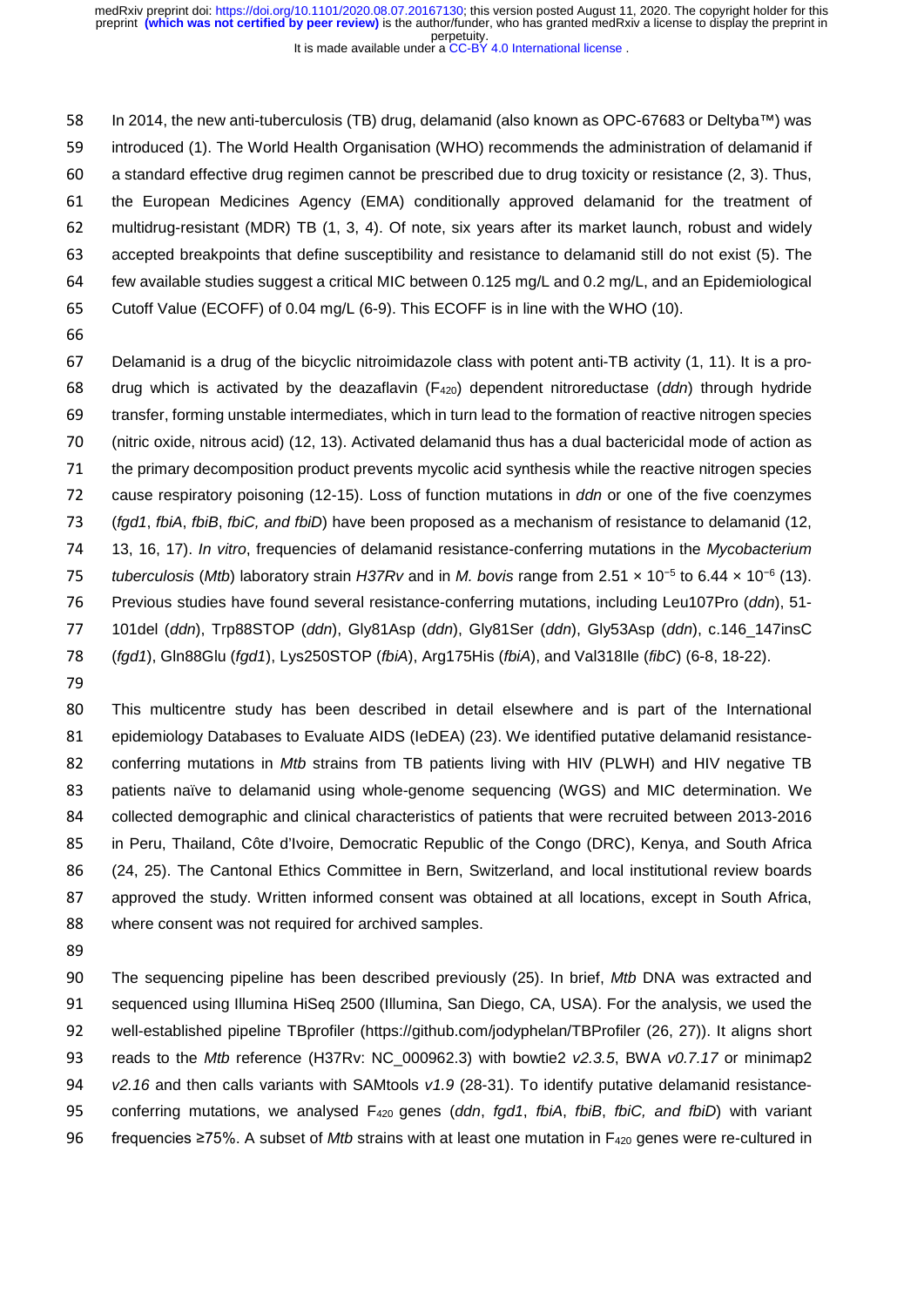It is made available under a CC-BY 4.0 International license. perpetuity. preprint **(which was not certified by peer review)** is the author/funder, who has granted medRxiv a license to display the preprint in medRxiv preprint doi: [https://doi.org/10.1101/2020.08.07.20167130;](https://doi.org/10.1101/2020.08.07.20167130) this version posted August 11, 2020. The copyright holder for this

 liquid medium and subjected to delamanid MIC determination (Supplementary Figure 1). We assumed 98 that 0.04 mg/L indicates a critical MIC (9).

 We included 129 *Mtb* isolates among them 52 (40.3%) from Peru, 14 (10.9%) from Thailand, 51 (39.5%) from Côte d'Ivoire, 14 (10.9%) from DRC, and 1 (0.8%) each from Kenya and South Africa. We identified 102 70 (54.3%) isolates with polymorphisms in at least one of the six  $F_{420}$  genes as compared to the reference genome (Supplementary Table 1). None of the patients infected with either of these strains had a history of TB and all were naïve to delamanid. We selected strains fulfilling the following criteria: i) mutations in a part of the gene encoding regions of catalytic or structural importance predicted by ARIBA and then the PhyResSE pipeline (32, 33), ii) culture of the strain available iii) bacterial growth amenable to microdilution (25). MIC determination was performed on ten isolates with mutations in the F420 genes. Four isolates showed a MIC >0.015 mg/L: 0.5 (patient 1), 0.03 (patients 6 and 10), and >8 109 mg/L (patient 9; Table 1; Supplementary Figure 1). The isolate from patient 1 had a polymorphism in *fgd1* (Lys270Met), was susceptible to the six tested drugs (isoniazid, rifampicin, ethambutol, pyrazinamide, moxifloxacin, and amikacin). The patient was cured. The isolate from patient 9 had two alterations, a deletion in *ddn* (Tyr29del) and carried a nucleotide change in *fgd1 (*T960C). The strain showed an elevated delamanid MIC and was phenotypically susceptible to six other drugs tested. The patient died. Isolates of patient 10 (and 6) had a MIC above 0.015 but below 0.04 mg/L (Table 1). This suggests a low-level resistance to delamanid (22), which could be due to the combination of various mutations: Ala416Val (*fbiC*), Trp678Gly (*fbiC*), Arg64Ser (*fgd1*), and T960C (*fgd1*).

 In summary, in the subset of ten isolates with polymorphisms in the six targeted genes, six had no elevated MIC in the microdultion, while four isolates had (Table 1). In line with previous studies, we found that Lys270Met in *fgd1* is a natural polymorphism characteristic of *Mtb* lineage 4.*1.2.1*, which may (patient 1 and 6) or may not (patient 7) lead to an increased delamanid MIC (19, 34, 35). All 16 strains of lineage 4.*1.2.1* showed this lineage-specific marker (Supplementary Table 1). Furthermore, T960C (*fgd1*) is a synonymous substitution and was found in three other patient isolates which expectedly did not have a critical MIC. The increase in the delamanid MIC in the isolate of patient 9 was due to the deletion in *ddn* (7). Our results thus suggest that Tyr29del is a natural polymorphism leading 126 to an increased delamanid MIC. Our study was too small to estimate the prevalence of strains that are naturally resistant to delamanid. Lee et al. 2020, screened 14,876 *Mtb* strains and found two strains with Tyr29del, for a prevalence of 0.013% (36). However, in their study, only the *ddn* gene was screened and the prevalence of natural resistance could, therefore, be higher.

131 In conclusion, we confirm that mutations in  $F_{420}$  genes can confer an elevated delamanid MIC (13, 19).

Whether our findings also apply to the related drug pretomanid should be investigated in future studies.

The occurrence of clinical *Mtb* isolates with naturally elevated MICs to delamanid from previously

- untreated patients calls for careful drug susceptibility testing (DST) prior to delamanid treatment (5, 36).
- However, access to DST is limited in high burden countries. This dilemma highlights the conflict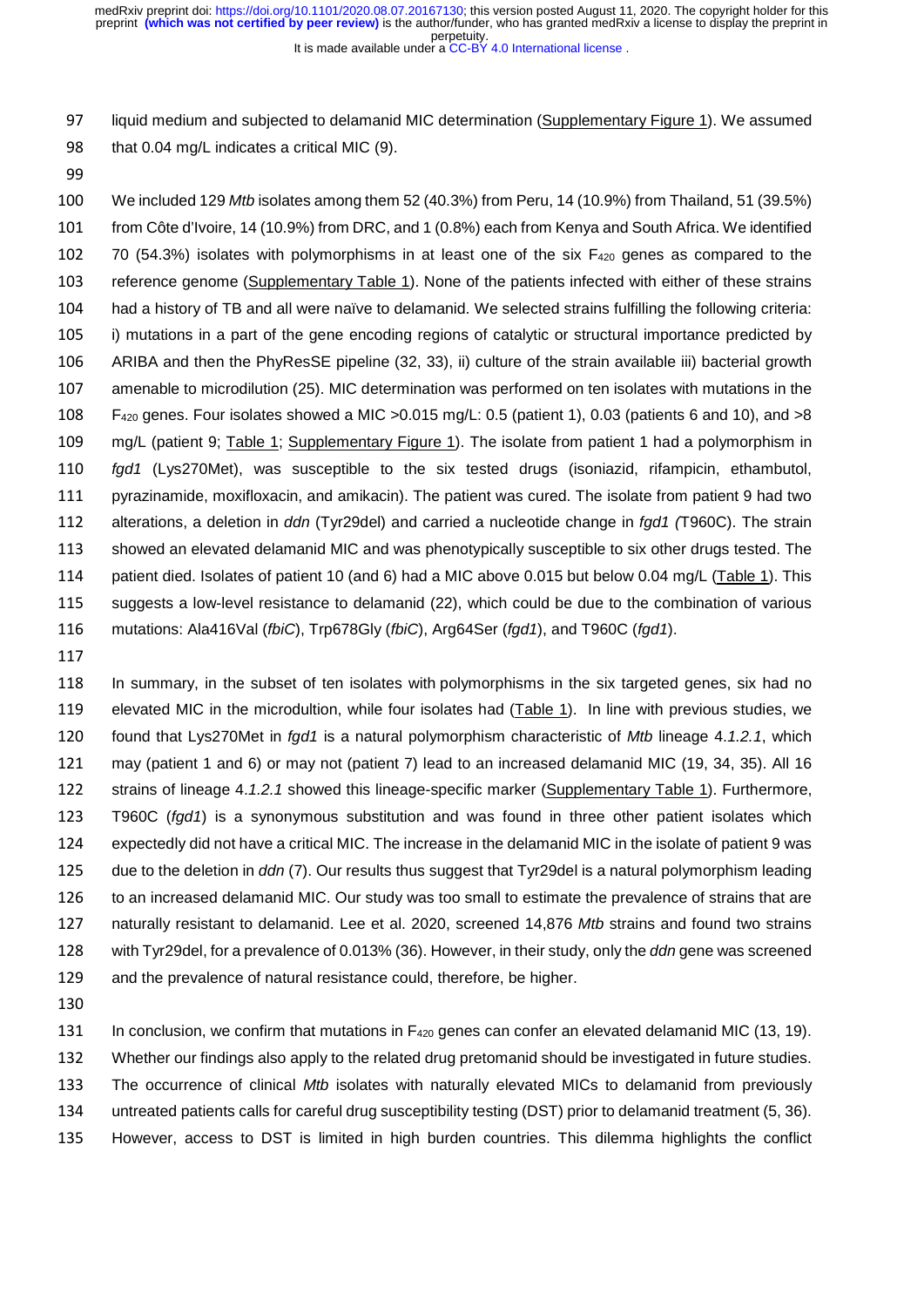It is made available under a CC-BY 4.0 International license. perpetuity. preprint **(which was not certified by peer review)** is the author/funder, who has granted medRxiv a license to display the preprint in medRxiv preprint doi: [https://doi.org/10.1101/2020.08.07.20167130;](https://doi.org/10.1101/2020.08.07.20167130) this version posted August 11, 2020. The copyright holder for this

- between making new drugs available in high-burden countries and avoiding spread of drug-resistant strains.
- 
- **Data availability.** WGS data from patients *Mtb* strains shown in Table 1 have been submitted to the NCBI (PRJNA300846; Supplementary Table 1).
- 

### **ACKNOWLEDGMENTS**

 We thank all sites that participated, patients whose data were used in this study and Marie Ballif for contributing to the data collection and for critically reading the manuscript. Calculations were performed on UBELIX (http://www.id.unibe.ch/hpc), the HPC cluster at the University of Bern.

### **ROLE OF FUNDING SOURCE**

 This research was supported by the Swiss National Foundation (project grant numbers 153442, 310030\_166687, 310030\_188888, IZRJZ3\_164171, IZLSZ3\_170834 and CRSII5\_177163). The International Epidemiology Databases to Evaluate AIDS (IeDEA) is supported by the U.S. National Institutes of Health's, National Institute of Allergy and Infectious Diseases, the Eunice Kennedy Shriver National Institute of Child Health and Human Development, the National Cancer Institute, the National Institute of Mental Health, the National Institute on Drug Abuse, the National Heart, Lung, and Blood Institute, the National Institute on Alcohol Abuse and Alcoholism, the National Institute of Diabetes and Digestive and Kidney Diseases, the Fogarty International Center, and the National Library of Medicine: Asia- Pacific, U01AI069907; CCASAnet, U01AI069923; Central Africa, U01AI096299; East Africa, U01AI069911; NA-ACCORD, U01AI069918; Southern Africa, U01AI069924; West Africa, U01AI069919. RJW receives support from the Francis Crick Institute, which is funded by UKRI, CRUK, and Wellcome (FC0010218, 104803, 203135). This work is solely the responsibility of the authors and does not necessarily represent the official views of any of the institutions mentioned above. This manuscript is not peer-reviewed.

# **CONFLICT OF INTEREST**

- Authors have nothing to disclose.
-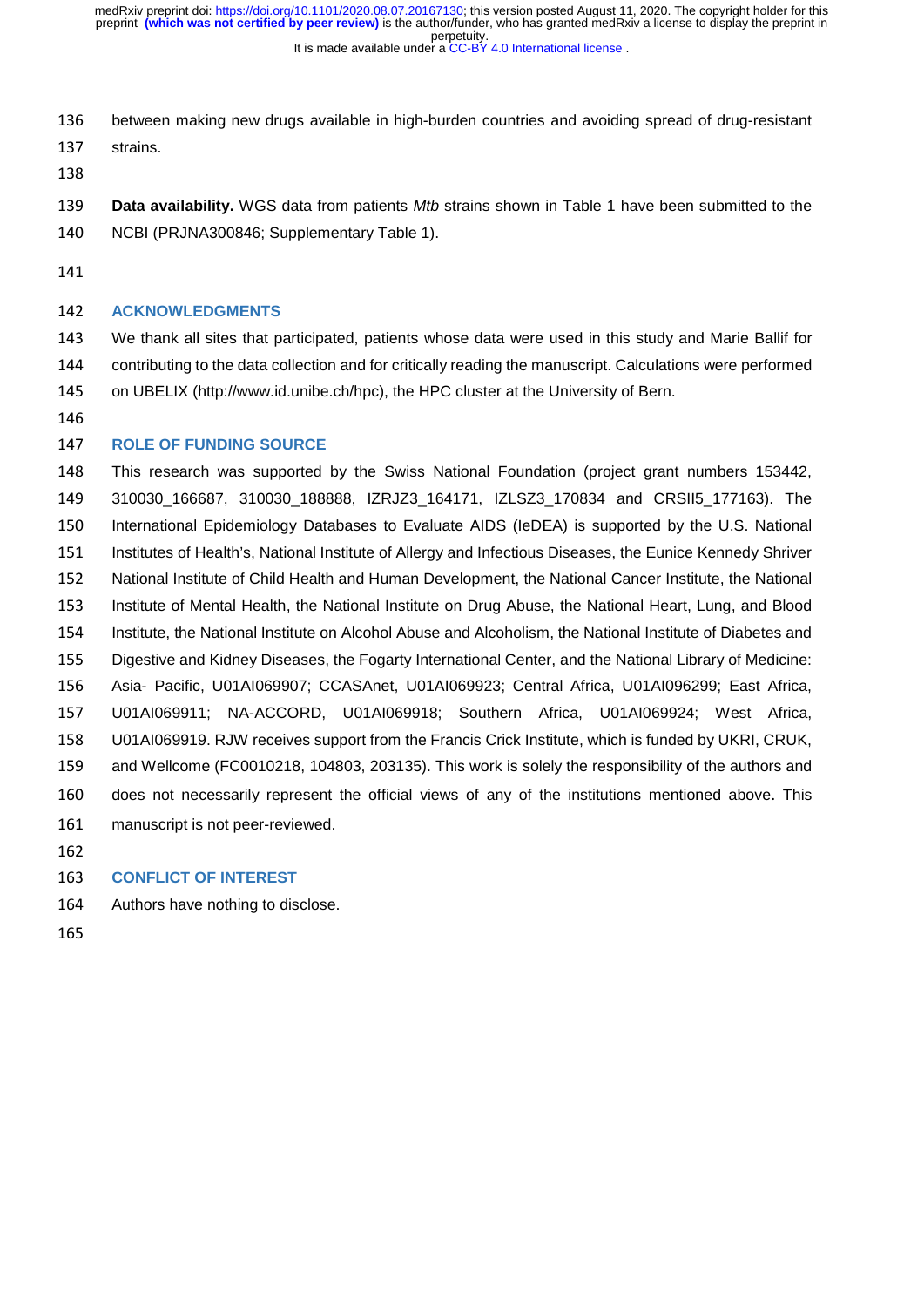perpetuity. preprint **(which was not certified by peer review)** is the author/funder, who has granted medRxiv a license to display the preprint in medRxiv preprint doi: [https://doi.org/10.1101/2020.08.07.20167130;](https://doi.org/10.1101/2020.08.07.20167130) this version posted August 11, 2020. The copyright holder for this

It is made available under a CC-BY 4.0 International license.

#### **REFERENCE**

- 1. Liu Y, Matsumoto M, Ishida H, Ohguro K, Yoshitake M, Gupta R, Geiter L, Hafkin J. 2018. 168 Delamanid: From discovery to its use for pulmonary multidrug-resistant tuberculosis (MDR-TB).<br>169 Tuberculosis (Edinb) 111:20-30. Tuberculosis (Edinb) 111:20-30.
- 170 2. Esmail A, Sabur NF, Okpechi I, Dheda K. 2018. Management of drug-resistant tuberculosis in<br>171 special sub-populations including those with HIV co-infection, pregnancy, diabetes, organspecial sub-populations including those with HIV co-infection, pregnancy, diabetes, organ-specific dysfunction, and in the critically ill. J Thorac Dis 10:3102-3118.
- 3. WHO. Consolidated guidelines on drug-resistant tuberculosis treatment. Geneva: World Health Organization; 2019. Licence: CC BY-NC-SA 3.0 IGO.
- 4. EMA. 2018. Deltyba (delamanid): An overview of Deltyba and why it is authorised in the EU. Agency EM, London, United Kingdom.
- 177 5. Koser CU, Maurer FP, Kranzer K. 2019. 'Those who cannot remember the past are condemned<br>178 to repeat it': Drug-susceptibility testing for bedaguiline and delamanid. Int J Infect Dis 80S:S32-178 to repeat it': Drug-susceptibility testing for bedaquiline and delamanid. Int J Infect Dis 80S:S32-<br>179 535. S35.
- 180 6. Stinson K, Kurepina N, Venter A, Fujiwara M, Kawasaki M, Timm J, Shashkina E, Kreiswirth<br>181 BN, Liu Y, Matsumoto M, Geiter L. 2016. MIC of Delamanid (OPC-67683) against 181 BN, Liu Y, Matsumoto M, Geiter L. 2016. MIC of Delamanid (OPC-67683) against<br>182 Mycobacterium tuberculosis Clinical Isolates and a Proposed Critical Concentration. Antimicrob Mycobacterium tuberculosis Clinical Isolates and a Proposed Critical Concentration. Antimicrob Agents Chemother 60:3316-22.
- 7. Schena E, Nedialkova L, Borroni E, Battaglia S, Cabibbe AM, Niemann S, Utpatel C, Merker M, Trovato A, Hofmann-Thiel S, Hoffmann H, Cirillo DM. 2016. Delamanid susceptibility testing 186 of Mycobacterium tuberculosis using the resazurin microtitre assay and the BACTEC MGIT 960 system. J Antimicrob Chemother 71:1532-9.
- 8. Hoffmann H, Kohl TA, Hofmann-Thiel S, Merker M, Beckert P, Jaton K, Nedialkova L, Sahalchyk E, Rothe T, Keller PM, Niemann S. 2016. Delamanid and Bedaquiline Resistance in Mycobacterium tuberculosis Ancestral Beijing Genotype Causing Extensively Drug-Resistant Tuberculosis in a Tibetan Refugee. Am J Respir Crit Care Med 193:337-40.
- 9. Keller PM, Homke R, Ritter C, Valsesia G, Bloemberg GV, Bottger EC. 2015. Determination of 193 MIC distribution and epidemiological cutoff values for bedaquiline and delamanid in<br>194 Mycobacterium tuberculosis using the MGIT 960 system equipped with TB eXiST. Antimicrob Mycobacterium tuberculosis using the MGIT 960 system equipped with TB eXiST. Antimicrob Agents Chemother 59:4352-5.
- 196 10. WHO. Technical Report on critical concentrations for drug susceptibility testing of medicines<br>197 used in the treatment of drug-resistant tuberculosis. Geneva: World Health Organization: 2018 used in the treatment of drug-resistant tuberculosis. Geneva: World Health Organization; 2018 (WHO/CDS/TB/2018.5). Licence: CC BY-NC-SA 3.0 IGO.
- 11. Matsumoto M, Hashizume H, Tomishige T, Kawasaki M, Tsubouchi H, Sasaki H, Shimokawa Y, Komatsu M. 2006. OPC-67683, a nitro-dihydro-imidazooxazole derivative with promising action against tuberculosis in vitro and in mice. PLoS Med 3:e466.
- 12. Purwantini E, Mukhopadhyay B. 2009. Conversion of NO2 to NO by reduced coenzyme F420 protects mycobacteria from nitrosative damage. Proc Natl Acad Sci U S A 106:6333-8.
- 13. Fujiwara M, Kawasaki M, Hariguchi N, Liu Y, Matsumoto M. 2018. Mechanisms of resistance to delamanid, a drug for Mycobacterium tuberculosis. Tuberculosis (Edinb) 108:186-194.
- 14. Greening C, Ahmed FH, Mohamed AE, Lee BM, Pandey G, Warden AC, Scott C, Oakeshott 207 JG, Taylor MC, Jackson CJ. 2016. Physiology, Biochemistry, and Applications of F420- and 208<br>208 Fo-Dependent Redox Reactions. Microbiol Mol Biol Rev 80:451-93. Fo-Dependent Redox Reactions. Microbiol Mol Biol Rev 80:451-93.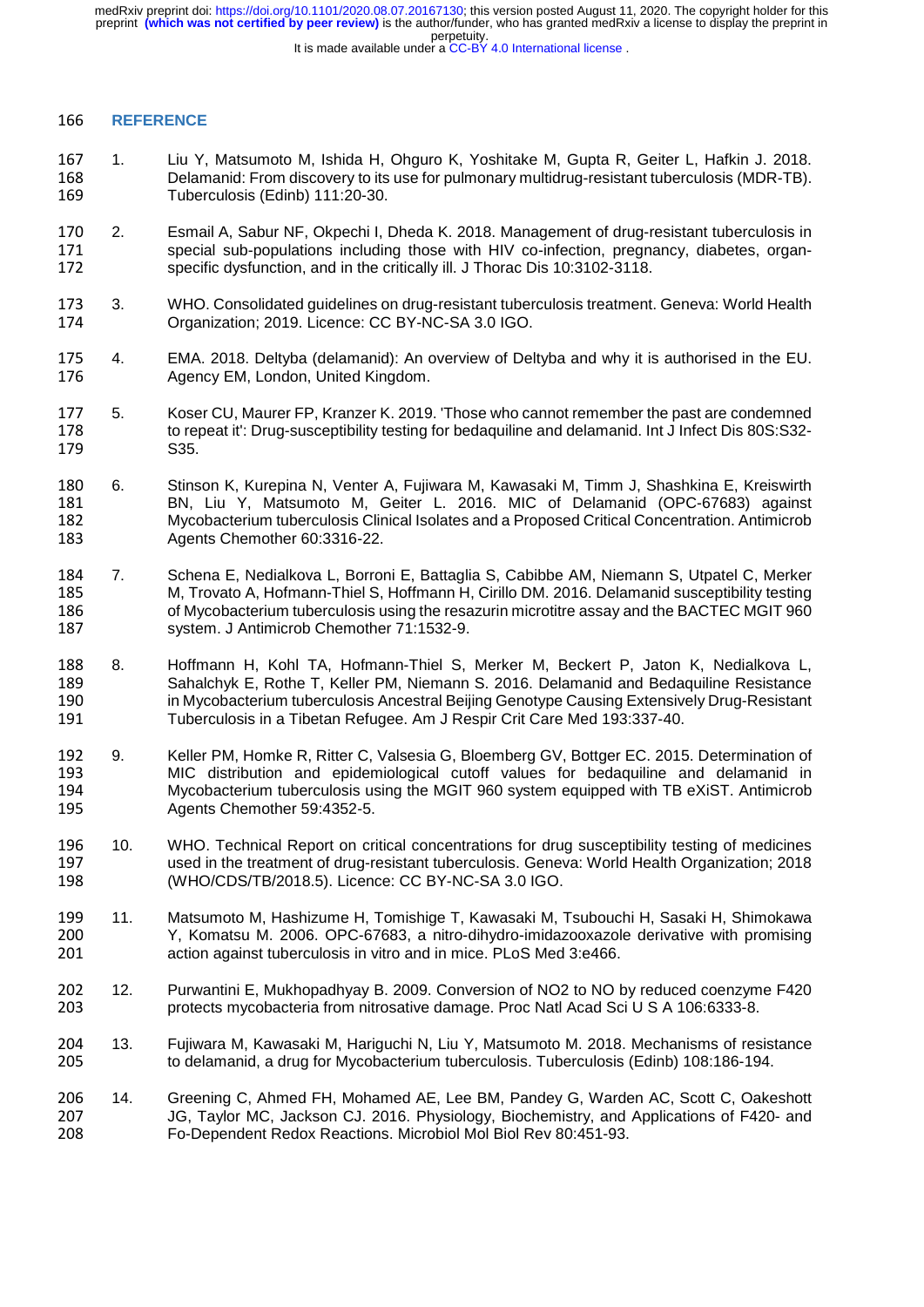perpetuity. preprint **(which was not certified by peer review)** is the author/funder, who has granted medRxiv a license to display the preprint in medRxiv preprint doi: [https://doi.org/10.1101/2020.08.07.20167130;](https://doi.org/10.1101/2020.08.07.20167130) this version posted August 11, 2020. The copyright holder for this

- 209 15. Van den Bossche A, Varet H, Sury A, Sismeiro O, Legendre R, Coppee JY, Mathys V, 210 Ceyssens PJ. 2019. Transcriptional profiling of a laboratory and clinical Mycobacterium 211 tuberculosis strain suggests respiratory poisoning upon exposure to delamanid. Tuberculosis 212 (Edinb) 117:18-23.
- 213 16. Rifat D, Li S-Y, Ioerger T, Lanoix J-P, Lee J, Bashiri G, Sacchettini J, Nuermberger E. 2018.<br>214 Mutations in Rv2983 as a novel determinant of resistance to nitroimidazole drugs in Mutations in Rv2983 as a novel determinant of resistance to nitroimidazole drugs in 215 Mycobacterium tuberculosis. bioRxiv preprint doi:10.1101/457754.
- 216 17. Bashiri G, Antoney J, Jirgis ENM, Shah MV, Ney B, Copp J, Stuteley SM, Sreebhavan S, 217 (2019). A Palmer B, Middleditch M, Tokuriki N, Greening C, Scott C, Baker EN, Jackson CJ. 2019. A 218 revised biosynthetic pathway for the cofactor F420 in prokaryotes. Nat Commun 10:1558.
- 219 18. Bloemberg GV, Keller PM, Stucki D, Trauner A, Borrell S, Latshang T, Coscolla M, Rothe T, 220<br>220 Homke R, Ritter C, Feldmann J, Schulthess B, Gagneux S, Bottger EC. 2015. Acquired Homke R, Ritter C, Feldmann J, Schulthess B, Gagneux S, Bottger EC. 2015. Acquired 221 Resistance to Bedaquiline and Delamanid in Therapy for Tuberculosis. N Engl J Med 373:1986- 222 8.
- 223 19. Feuerriegel S, Koser CU, Bau D, Rusch-Gerdes S, Summers DK, Archer JA, Marti-Renom MA, 224 Niemann S. 2011. Impact of Fgd1 and ddn diversity in Mycobacterium tuberculosis complex on 225 in vitro susceptibility to PA-824. Antimicrob Agents Chemother 55:5718-22.
- 226 20. Yang JS, Kim KJ, Choi H, Lee SH. 2018. Delamanid, Bedaquiline, and Linezolid Minimum 227 Inhibitory Concentration Distributions and Resistance-related Gene Mutations in Multidrug-<br>228 Tesistant and Extensively Drug-resistant Tuberculosis in Korea. Ann Lab Med 38:563-568. 228 resistant and Extensively Drug-resistant Tuberculosis in Korea. Ann Lab Med 38:563-568.
- 229 21. Pang Y, Zong Z, Huo F, Jing W, Ma Y, Dong L, Li Y, Zhao L, Fu Y, Huang H. 2017. In Vitro 230 Drug Susceptibility of Bedaquiline, Delamanid, Linezolid, Clofazimine, Moxifloxacin, and<br>231 Gatifloxacin against Extensively Drug-Resistant Tuberculosis in Beijing, China. Antimicrob 231 Gatifloxacin against Extensively Drug-Resistant Tuberculosis in Beijing, China. Antimicrob Agents Chemother 61.
- 233 22. Polsfuss S, Hofmann-Thiel S, Merker M, Krieger D, Niemann S, Russmann H, Schonfeld N, 234 the Hoffmann H, Kranzer K. 2019. Emergence of Low-level Delamanid and Bedaquiline Resistance 234 Hoffmann H, Kranzer K. 2019. Emergence of Low-level Delamanid and Bedaquiline Resistance<br>235 During Extremely Drug-resistant Tuberculosis Treatment. Clin Infect Dis 69:1229-1231. 235 During Extremely Drug-resistant Tuberculosis Treatment. Clin Infect Dis 69:1229-1231.
- 236 23. Antiretroviral Therapy in Low-Income Countries Collaboration of the International 237 epidemiological Databases to Evaluate A, Collaboration ARTC, Brinkhof MW, Egger M, Boulle<br>238 A, May M, Hosseinipour M, Sprinz E, Braitstein P, Dabis F, Reiss P, Bangsberg DR, 238 A, May M, Hosseinipour M, Sprinz E, Braitstein P, Dabis F, Reiss P, Bangsberg DR, 239 Rickenbach M, Miro JM, Myer L, Mocroft A, Nash D, Keiser O, Pascoe M, van der Borght S,<br>240 Schechter M. 2007. Tuberculosis after initiation of antiretroviral therapy in low-income and high-240 Schechter M. 2007. Tuberculosis after initiation of antiretroviral therapy in low-income and high-<br>241 income countries. Clin Infect Dis 45:1518-21. income countries. Clin Infect Dis 45:1518-21.
- 242 24. Zürcher K, Ballif M, Fenner L, Borrell S, Keller PM, Gnokoro J, Marcy O, Yotebieng M, Diero L, 243 Carter EJ, Rockwood N, Wilkinson RJ, Cox H, Ezati N, Abimiku AlG, Collantes J, Avihingsanon 243 Carter EJ, Rockwood N, Wilkinson RJ, Cox H, Ezati N, Abimiku AlG, Collantes J, Avihingsanon<br>244 A. Kawkitinarong K. Reinhard M. Hömke R. Huebner R. Gagneux S. Böttger EC. Egger M. 244 A, Kawkitinarong K, Reinhard M, Hömke R, Huebner R, Gagneux S, Böttger EC, Egger M, 245 Zürcher K, Egger M, Fenner L, Ballif M, Chammartin F, Gagneux S, Borrell S, Reinhard M, 246 Boettger EC, Keller P, Hömke R, Abimiku Al, Ezati N, Yotebieng M, Wenzi L, Tabala M, Cox H, 247 Rockwood N, Warren R, Streicher E, Wilkinson RJ, Carter EJ, Diero L, Collantes J, Zamudio 248 C, Huebner R, et al. 2019. Drug susceptibility testing and mortality in patients treated for 249 tuberculosis in high-burden countries: a multicentre cohort study. The Lancet Infectious 249 tuberculosis in high-burden countries: a multicentre cohort study. The Lancet Infectious<br>250 Diseases 19:298-307. Diseases 19:298-307.
- 251 25. Gygli SM, Keller PM, Ballif M, Blochliger N, Homke R, Reinhard M, Loiseau C, Ritter C, Sander 252 P, Borrell S, Collantes Loo J, Avihingsanon A, Gnokoro J, Yotebieng M, Egger M, Gagneux S, 253 Bottger EC. 2019. Whole-Genome Sequencing for Drug Resistance Profile Prediction in 254 Mycobacterium tuberculosis. Antimicrob Agents Chemother 63.
- 255 26. Phelan JE, O'Sullivan DM, Machado D, Ramos J, Oppong YEA, Campino S, O'Grady J, 256 McNerney R, Hibberd ML, Viveiros M, Huggett JF, Clark TG. 2019. Integrating informatics tools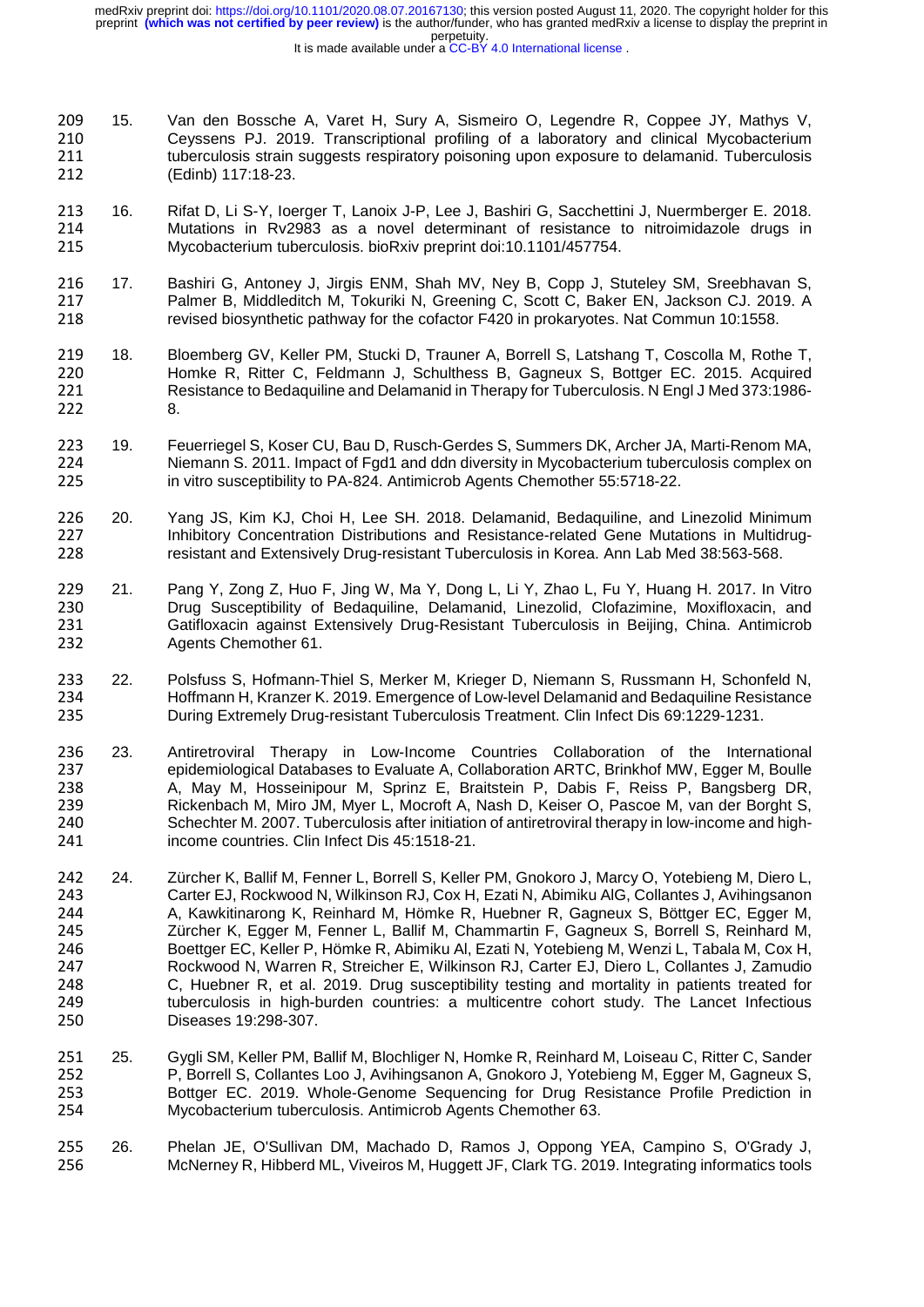- 257 and portable sequencing technology for rapid detection of resistance to anti-tuberculous drugs. 258 Genome Med 11:41.
- 259 27. Coll F, Phelan J, Hill-Cawthorne GA, Nair MB, Mallard K, Ali S, Abdallah AM, Alghamdi S, 260 Alsomali M, Ahmed AO, Portelli S, Oppong Y, Alves A, Bessa TB, Campino S, Caws M, 261 Chatterjee A, Crampin AC, Dheda K, Furnham N, Glynn JR, Grandjean L, Minh Ha D, Hasan<br>262 R, Hasan Z, Hibberd ML, Joloba M, Jones-Lopez EC, Matsumoto T, Miranda A, Moore DJ, R, Hasan Z, Hibberd ML, Joloba M, Jones-Lopez EC, Matsumoto T, Miranda A, Moore DJ, 263 Mocillo N, Panaiotov S, Parkhill J, Penha C, Perdigao J, Portugal I, Rchiad Z, Robledo J, Sheen 264 P, Shesha NT, Sirgel FA, Sola C, Oliveira Sousa E, Streicher EM, Helden PV, Viveiros M, 265 Warren RM, McNerney R, Pain A, et al. 2018. Genome-wide analysis of multi- and extensively 266 drug-resistant Mycobacterium tuberculosis. Nat Genet 50:307-316.
- 267 28. Li H, Durbin R. 2009. Fast and accurate short read alignment with Burrows-Wheeler transform.<br>268 Sionformatics 25:1754-60. Bioinformatics 25:1754-60.
- 269 29. Li H, Handsaker B, Wysoker A, Fennell T, Ruan J, Homer N, Marth G, Abecasis G, Durbin R, 270 Genome Project Data Processing S. 2009. The Sequence Alignment/Map format and 271 SAMtools. Bioinformatics 25:2078-9.
- 272 30. McKenna A, Hanna M, Banks E, Sivachenko A, Cibulskis K, Kernytsky A, Garimella K, Altshuler 273 D, Gabriel S, Daly M, DePristo MA. 2010. The Genome Analysis Toolkit: a MapReduce<br>274 framework for analyzing next-generation DNA sequencing data. Genome Res 20:1297-303. framework for analyzing next-generation DNA sequencing data. Genome Res 20:1297-303.
- 275 31. Li H. 2011. A statistical framework for SNP calling, mutation discovery, association mapping<br>276 **1990 1276** and population genetical parameter estimation from sequencing data. Bioinformatics 27:2987and population genetical parameter estimation from sequencing data. Bioinformatics 27:2987-<br>93. 277
- 278 32. Hunt M, Mather AE, Sanchez-Buso L, Page AJ, Parkhill J, Keane JA, Harris SR. 2017. ARIBA:<br>279 http://www.fapidiantimicrobial resistance genotyping directly from sequencing reads. Microb Genom 279 rapid antimicrobial resistance genotyping directly from sequencing reads. Microb Genom<br>280 3:e000131. 3:e000131.
- 281 33. Feuerriegel S, Schleusener V, Beckert P, Kohl TA, Miotto P, Cirillo DM, Cabibbe AM, Niemann 282 S, Fellenberg K. 2015. PhyResSE: a Web Tool Delineating Mycobacterium tuberculosis 283 Antibiotic Resistance and Lineage from Whole-Genome Sequencing Data. J Clin Microbiol 284 53:1908-14.
- 285 34. Feuerriegel S, Koser CU, Niemann S. 2014. Phylogenetic polymorphisms in antibiotic 286 resistance genes of the Mycobacterium tuberculosis complex. J Antimicrob Chemother 287 69:1205-10.
- 288 35. Merker M, Kohl TA, Barilar I, Andres S, Fowler PW, Chryssanthou E, Angeby K, Jureen P, 289 Moradigaravand D, Parkhill J, Peacock SJ, Schon T, Maurer FP, Walker T, Koser C, Niemann 290 S. 2020. Phylogenetically informative mutations in genes implicated in antibiotic resistance in<br>291 Mycobacterium tuberculosis complex. Genome Med 12:27. Mycobacterium tuberculosis complex. Genome Med 12:27.
- 292 36. Lee BM, Harold LK, Almeida DV, Afriat-Jurnou L, Aung HL, Forde BM, Hards K, Pidot SJ, 293 Ahmed FH, Mohamed AE, Taylor MC, West NP, Stinear TP, Greening C, Beatson SA, 294 Nuermberger EL, Cook GM, Jackson CJ. 2020. Predicting nitroimidazole antibiotic resistance 295 mutations in Mycobacterium tuberculosis with protein engineering. PLoS Pathog 16:e1008287.
- 296